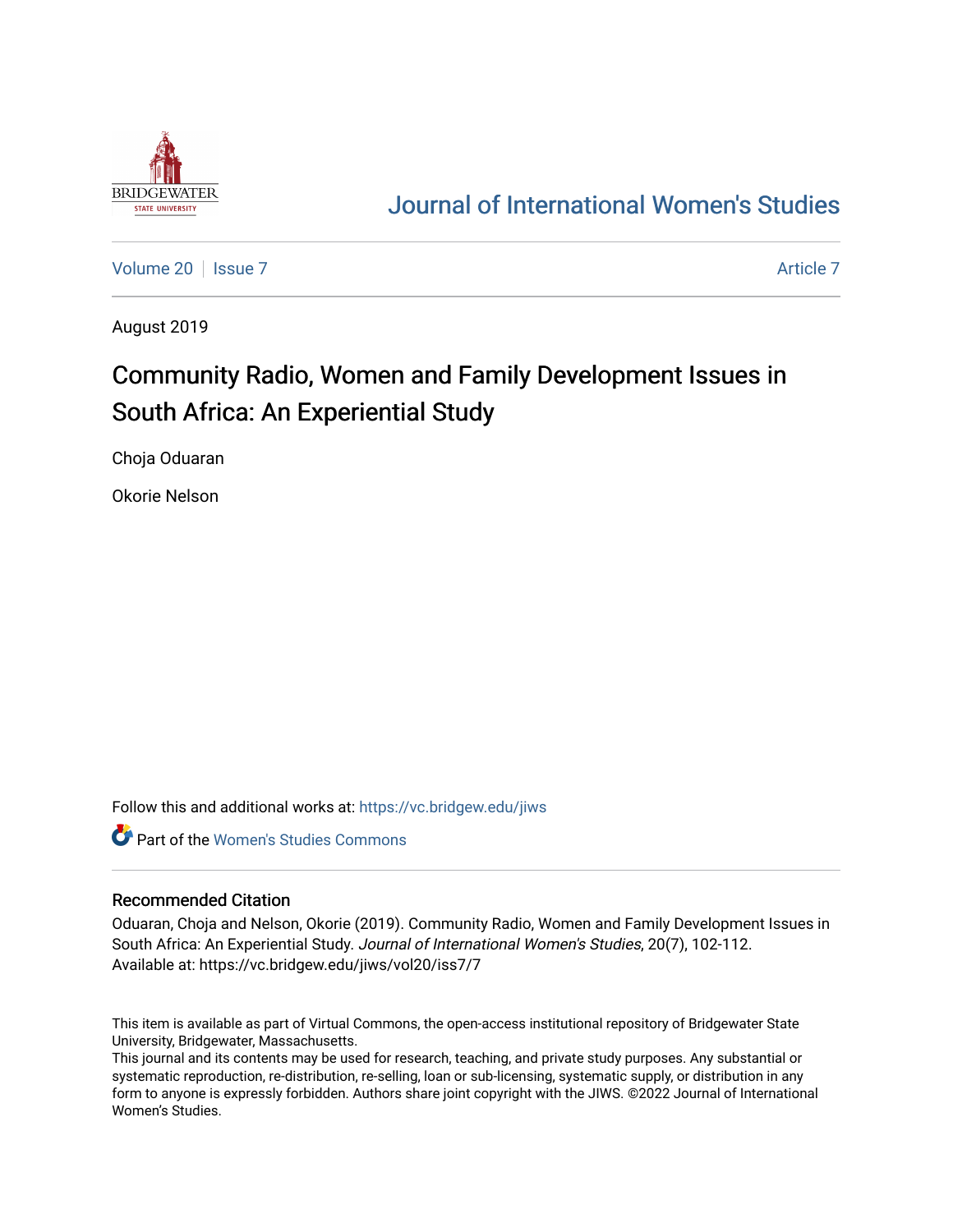Oduaran and Nelson: Community Radio, Women and Family Development in South Africa

This journal and its contents may be used for research, teaching and private study purposes. Any substantial or systematic reproduction, re-distribution, re-selling, loan or sub-licensing, systematic supply or distribution in any form to anyone is expressly forbidden. ©2019 Journal of International Women's Studies.

### **Community Radio, Women and Family Development Issues in South Africa: An Experiential Study**

By Choja Oduaran<sup>1</sup> and Okorie Nelson<sup>2</sup>

#### **Abstract**

In South Africa, community radio outlets have adopted the use of indigenous languages to address local issues affecting women and familydevelopment. This study examined how community radio give attention to the perspectives of women on family development issues in South Africa. Furthermore, this study examined the types and direction of radio frames, in the area of indigenous language usage and community radio broadcasting. This study was anchored in framing theory to understand how community radio promotes women's rights and family development issues. The method adopted for this study was content analysis, which examined the manifest content of radio messages on family development-oriented issues. Also, three hypotheses were tested using Chi-square and Spearman's Rank Correlation analysis to determine the relationship that exists among variables. The findings of this study showed that that 50% of female listeners were optimistic about the solutions proffered on issues of family development. Also, almost 18% of female listeners were indifferent to solutions proffered on issues of family development. This study concluded that community radio plays an essential role in making large numbers of people aware of their basic rights and duties. Not only limited to solving problems which women face in their day-to-day lives, community radio provides women with a strong platform from which they can freely disseminate their ideas among community members in the best possible manner.

*Keywords*: community radio, familydevelopment, women, South Africa

### **Introduction**

 $\overline{\phantom{a}}$ 

In the realm of Communication Studies, community radio is seen as an arm of radio broadcasting that is funded, managed and operated by the community. Aderinoye and Ojuade (2013, p.315) have reasoned that "community radio in its simplest definition may be seen as a radio by the people and radio for the people". It is this type of thinking that inspired Oduaran, Okorie and Setlalentoa (2017) to aver that "a community radio requires a community to establish and manage a radio station for the ultimate objective of meeting the communication needs of its

<sup>1</sup>Professor ChojaOduaran is an Associate Professor in the Department of Psychology, Faculty of Health Sciences, North-West University. Oduaran holds a Doctor of Philosophy Degree (with specialization in Counseling and Human Services) from the University of Botswana. The main focus of Oduaran's research has been street children, child and family affairs and post-traumatic stress.

<sup>2</sup>Dr. Okorie Nelson is a Senior Lecturer in the Department of Mass Communication, Covenant University. Okorie's research interest focuses on the use of development communication for women development. Okorie's research goal is aimed at creating knowledge via employing innovative learning methods that promote education relevant to the context of human capacity building.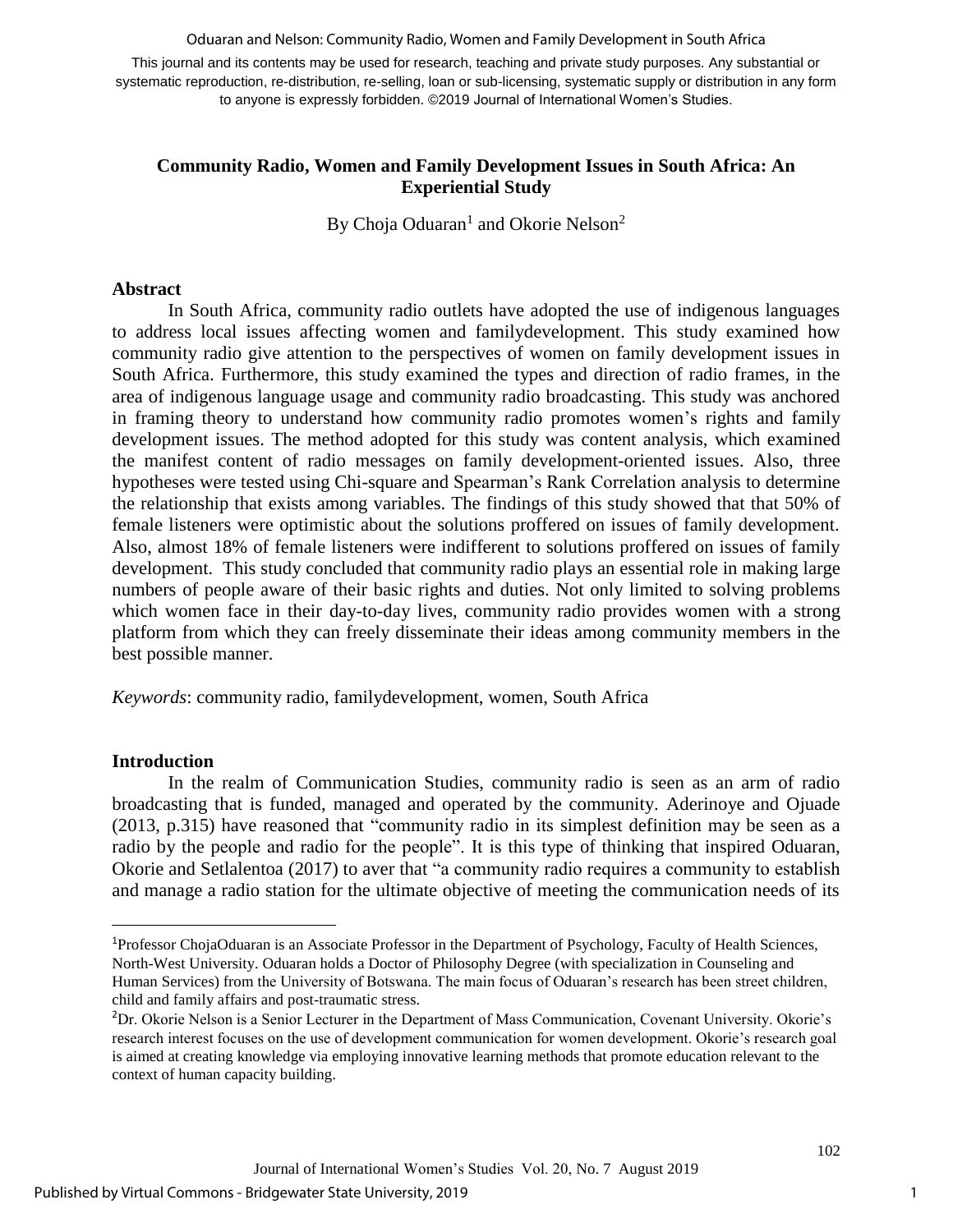members". Thus, the ownership and management of community radio is jointly coordinated by the community.

Across the globe, scholars haveacknowledged the role of community radio in promoting civic engagement and community development (Okorie &Bwala, 2017; Okorie &Bigala, 2016). Alumuku (2006, p. 24) believes that community radio can be seen as, "the oil which helps the community development machine to keep running without breaking down. It provides new ideas and facilitates relationships and promotes collaborations which are necessary for the process of change and development". Also, Aderinoye and Ojuade (2013, p.316) reasoned that "community radio is designed to improve the social conditions and the quality of life" Thus, community radio serves as a nexus that promotes relationships, collaborations and development in any community.

Interestingly, a major uniqueness of community radio is the power of localism. Scholars such as Kur and Meliadu (2013, p.201) observed that "community radio utilizes appropriate indigenous materials and resources which are imperative in defining, creating and maintaining a group identity. In the same vein, Oyero, Joshua and Aduradola (2013, p.107) believed that "community radio engages in audience research in conjunction with other stakeholders to determine the issues of conflict and package programmes that will address these issues". These perspectives indicate that community radio promotes localism by addressing local issues with local solutions in any community.

In South Africa, community radio outlets have adopted the use of indigenous languages to address local issues affecting the community. Oduaran, Okorie and Setlalentoa (2017) observed that "South Africa has more than 200 community stations, broadcast in a number of languages with content as diverse as the country…the content of community radio programmes originates from the local community people; it is community specific and situation relevant" in essence, community radio programming in South Africa are produced in their indigenous languages to address the local issues that negatively affect the community. For example, Jozi FM and Star FM 102.9 Mhz. are community radio stations that use of Tswana and [SeSotho](https://en.wikipedia.org/wiki/SeSotho) languages to addresses local issues in the community.

Importantly, most of the community radio outlets focus on local issues that negatively affect women in South Africa. These local issues range from sexual violence, parenting, reproductive health issues, career coaching, etc. For example, Radio Takalani, which means "joy", broadcasts from Aliwal North, South Africa, targets women and young adults.

Against this background, this study examined how community radio give attention to the perspectives of women on family development issues in South Africa. Furthermore, this study examined the radio frames using Jozi FM and Star FM 102.9 Mhz as study examples.

#### **Objectives of the Study**

The specific objectives of the study are to:

- 1. Assess the the prominence of female listeners'responses on family development issues
- 2. Identify the direction of radio frames of female listeners'responses on family development issues
- 3. Determine the recurring sentiments of female listeners on family development issues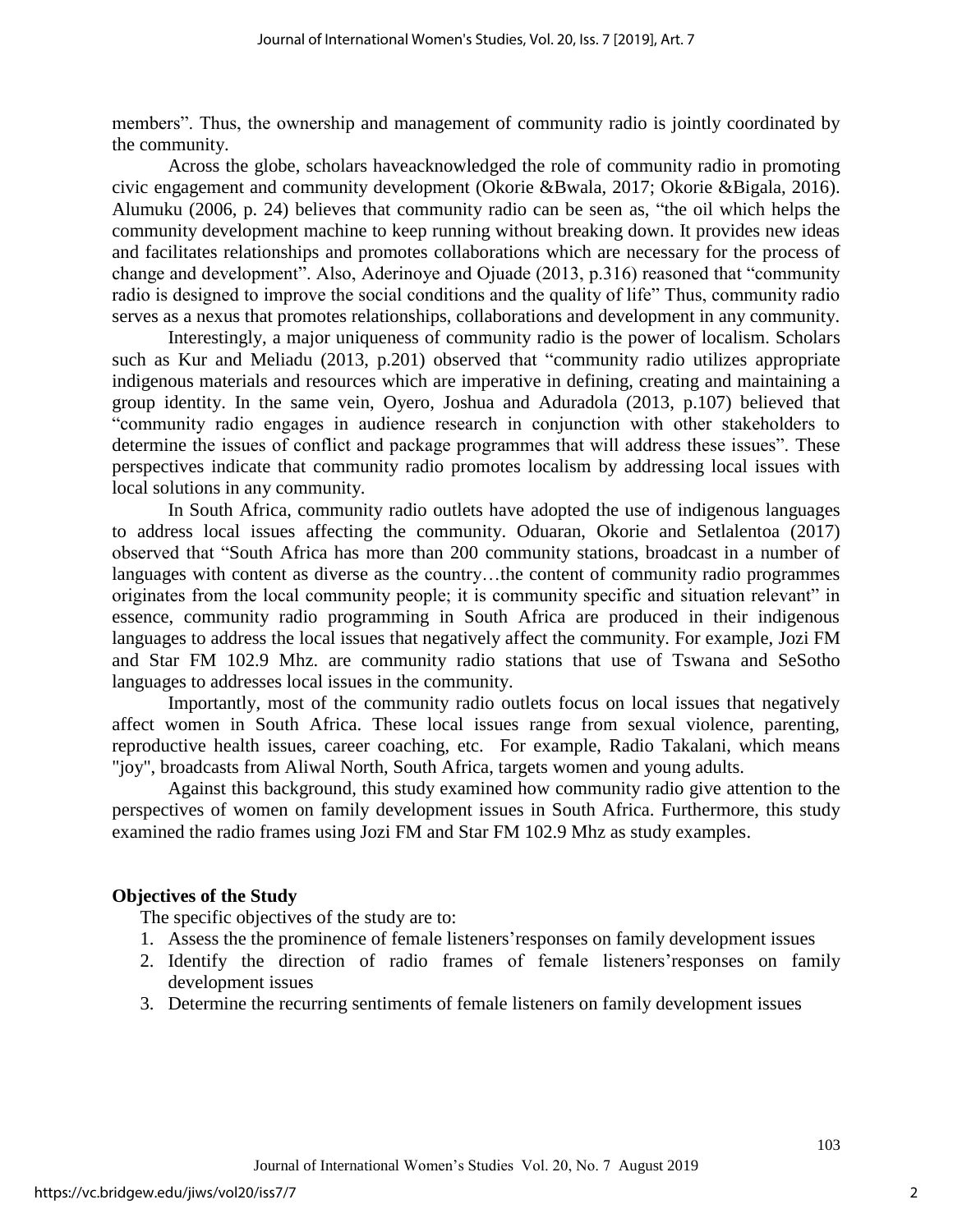### **Hypothesis**

The following hypotheses were formulated and tested in this study:

- Hypothesis 1: There is a significant correlation between the prominence of female listeners' reactions and recurring sentiments on family development issues;
- Hypothesis 2: There is a significant relationship between the direction of radio frames and major areas of family development issues;
- Hypothesis 3: There is a significant correlation between the prominence of female listeners' reactions and major areas of family development issues.

## **Theoretical Framework**

This study is anchored in framing theory to understand how community radio promotes women's rights and family development issues. Framing theory is an extension of the Agenda Setting theory. The thrust of framing theory stipulates that "the media focuses attention on certain events and then places them within a field of meaning". In news media, frames serve as tools through which journalists recount a story in a limited amount of space and place an event within its broader context (Hallahan 1999:207). Framing is a means through which the media shapes perception of individuals about perennial issues in any modern society. Essentially, framing theory suggests, that how something is presented to the audience (called "the frame") influences the choices people make about how to process that information. Framing theory has been used to explain how the media creates and place emphasis on issues of national and global importance.

Scholars (Aalberg, Stromback, &Vreese 2011, Patricia &Ojomo 2015) have identified four directions of framing namely: (a) Distance framing**:** This direction of framing that create emotional distance between the audience and victims of a conflict; (b) Empathy framing: this frame creates emotional attachment between the audience and victims of a conflict; (c) Support framing: these frames emphasize the involvement of government, non-government agencies and groups to curb societal issues; (d) critical framing: reports on the inactions of the government as well as negative coverage of societal issues.

As it relates to this study, community radio outlets can frame issues that affect women and family development in South Africa. Furthermore, community radio outlets can create media messages that reflect current realities about family issues in South Africa and provide a platform for solution provisions for such issues.

### **Brief Review of Literature**

Community radio as instruments of mass communication, are the avenues through which information is communicated to the general public at the same time (Okorie *et al.,* 2013; Oduaran & Okorie, 2018). Community radio messages influence the thought processes of the receivers in any local environment. Okorie (2011) believe that community radio journalists can be regarded as the 'watch-dogs' of any local community because they serve as a voice to the voiceless and defense for the weak. These journalists achieve this function by providing information on relevant local issues in the community.

In the realm of development communication, the goal of community radio is to foster community engagement and development. Scholars agree that community radio possess unique characteristics that foster community development. Asemah (2013) reasoned that some key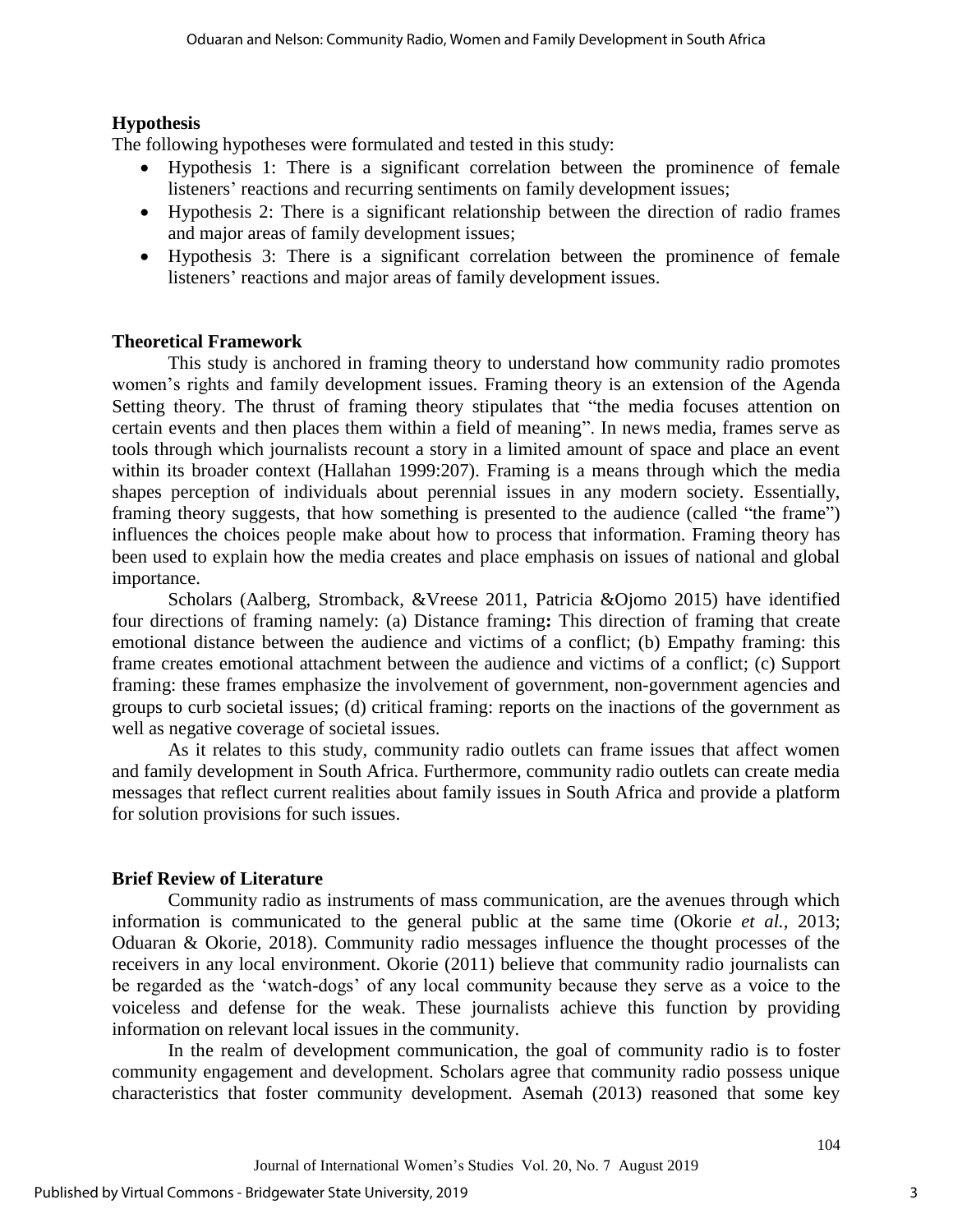features of community radio are: (1) Audience as protagonist in community programming; due to the significant involvement of the audience in community programming, they become the actors in community development; (2) Special slant on news, entertainment and education; there is a unique emphasis on news reporting about local issues in the community. Also, the community radio outlets promote the activities and programmes of local entertainers in order to promote community empowerment; (3) public access and partnership- this refers to community residents are actively involved in the planning and management of community radio outlets.

Also, community residents have unhindered access to reliable information about their environment; (4) ownership- this means that community radio facilities are mostly owned by the community (5) editorial independence; this means that community radio outlets have editorial independence from local and regional governments. These radio outlets operate with no external influence and interference.

In South Africa, there are several community radio outlets that promote indigenous based programmes. Okorie and Bigala (2016) observed that "South Africa has more than 165 community stations, broadcast in a number of languages with content as diverse as the country itself. Community radio outlets serve as development enterprises for the promotion of social change in South Africa. Scholars agree that community radio serves as a vanguard for promoting racial tolerance, social change and community development. Okorie and Bigala (2016, p.) observed that "community radio programmes originate from the local community…it is community specific and situation relevant. For example, if a community identifies promiscuity as a major cause of HIV/AIDS, then the community should air safe sex programmes encouraging people to use condoms". Thus, community radio can be regarded as a development communication channel for social change in South Africa.

### **Method**

The method adopted for this study was content analysis to examine how female listeners use community radio for family development purposes. This method is essential to examine the manifest content radio messages and published materials. Also, this method can be used to explore the themes, images, frames and tones of radio listeners. In addition, the unit of analysis for this study includes commentaries, views, radio analysis, and radio programme types. These units of analysis were tested based on prominence, direction or tone of media frames, the depth of the coverage, the frequency of the coverage, as well as the quality of reportage.

For this quantitative study, the simple random sampling technique was utilized to select 96 editions from two radio stations in South Africa. This sampling technique was adopted because it allows every unit of the population an equal chance of being selected from the sample. For the purpose of emphasis, the researchers selected 3 editions per week and then multiplied by 4 weeks to arrive at 24 editions each month. Therefore, 24 editions in each month were now multiplied by the 4 calendar months of study to arrive at 96 editions for two radio outlets. The method/technique gives equal opportunity or chance to issues selected each day or date without any form of bias.

Importantly, this study focused its strength on the analysis of two community radio stations of South Africa. This study was restricted to Jozi FM and Star FM 102.9 Mhz. These stations were selected because of their wide coverage area, women-centered programmes and listenership figures. Therefore, the study put its searchlight on the family development issues aired with use of Tswana and [SeSotho](https://en.wikipedia.org/wiki/SeSotho) languages on these two radio stations. For example, Jozi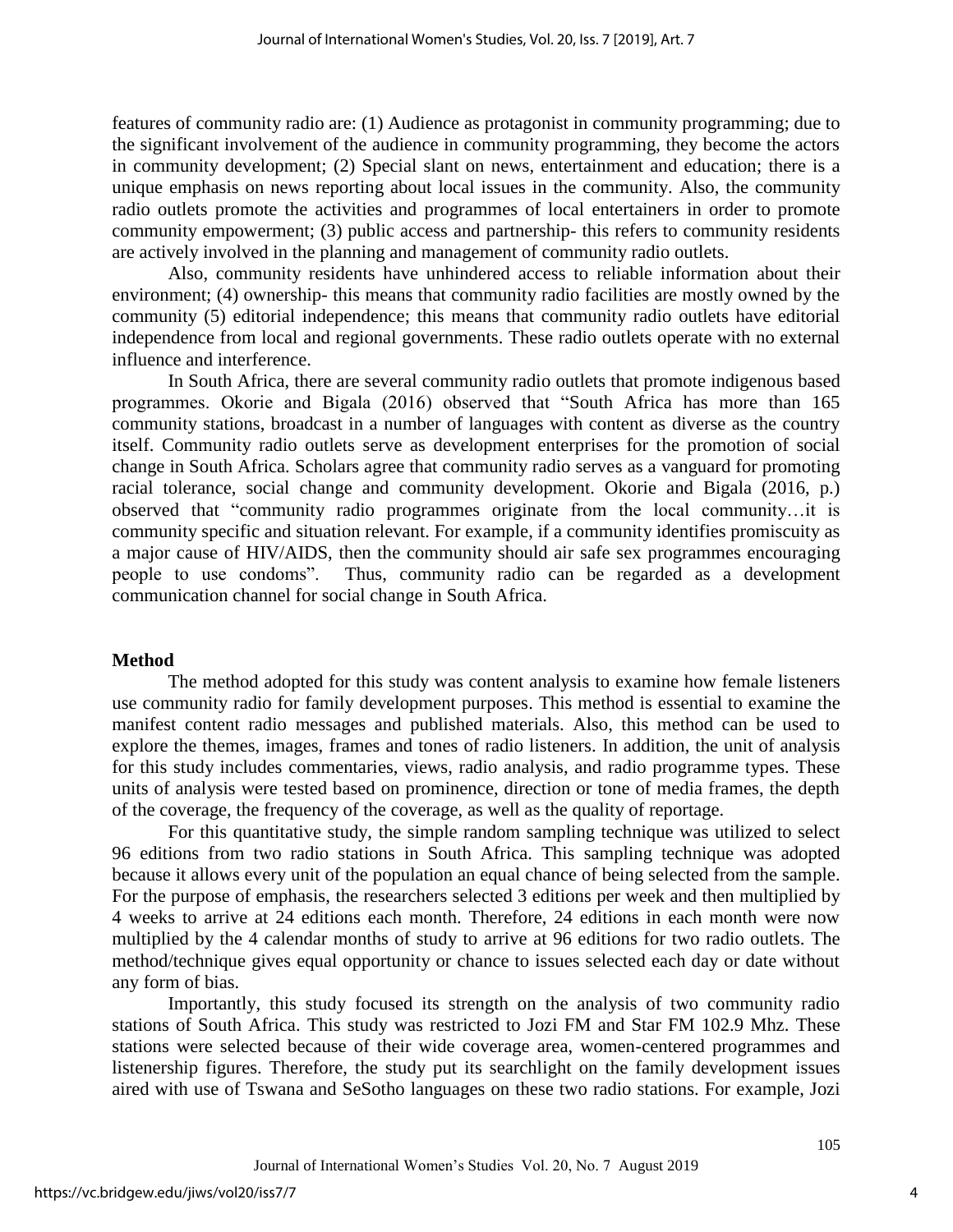FM has a wide coverage area of Soweto, Klerksdorp, Kempton Park, and Merafong. Interestingly, it has a listenership base of 59,000 per week. Also, Star FM 102.9 Mhza wide coverage area ofPotchefstroom,, Klerksdorp, Ventersdorp and Maquassi hills. Also, it has a listener base of 117,000 per week. Importantly, only the viewpoints of female listeners on community radio stations were analysed. The choice of female listeners was because (a) women form more than 50% of South African population (Stats SA, 2017) (b) Most community radio outlets are managed by women (c) most community radio programmes have specialized programs for women and family development.

This study was premised on a timeline between January 2017 and April 2017. Furthermore, this study adopted the use of cross-tabulation and simple percentages. Also, the three hypotheses were tested with Chi-Square and Spearman's Rank Correlation analysis at 5% level of significance (i.e. alpha= 0.05). Chi-Square tests were to determine the association that exists between the variables. Furthermore, Spearman's Rank Correlation analysis was used to determine the strength and direction of the associations between the variables.

#### **Results**

For this study, the findings were centered on 96 radio edition items of Star FM and Jozi FM. These 96 radio edition items were content analyzed to achieve the objectives of the study.

| Table 1: Prequency of Pannly Development Issues  |            |  |  |
|--------------------------------------------------|------------|--|--|
| <b>Family Development Issues</b>                 |            |  |  |
| Response                                         | Percentage |  |  |
| Parenting                                        | 23.7       |  |  |
| Business empowerment                             | 19.8       |  |  |
| Health issues                                    | 15.5       |  |  |
| Issues with spouse                               | 41.0       |  |  |
| Total                                            | 100        |  |  |
| <b>Prominence of Female Listeners' Reactions</b> |            |  |  |
| Responses                                        | Percentage |  |  |
| <b>High Level Reaction</b>                       | 33.0       |  |  |
| Low Medium Reaction                              | 39.6       |  |  |
| Low Level Reaction                               | 27.5       |  |  |
| Total                                            | 100        |  |  |

**Table 1: Frequency of Family Development Issues**

Table 1 shows that more than 32% of the female listeners had high level reactions towards family development-oriented issues on selected radio stations n South Africa. The table also shows that almost 40% of the female listeners had medium level reactions towards family development-oriented issues on selected radio stations n South Africa. Importantly, more than 40% of radio programmes focused on issues with spouse in South Africa, while 23.7% of the radio programmes focused on parenting issues in South Africa.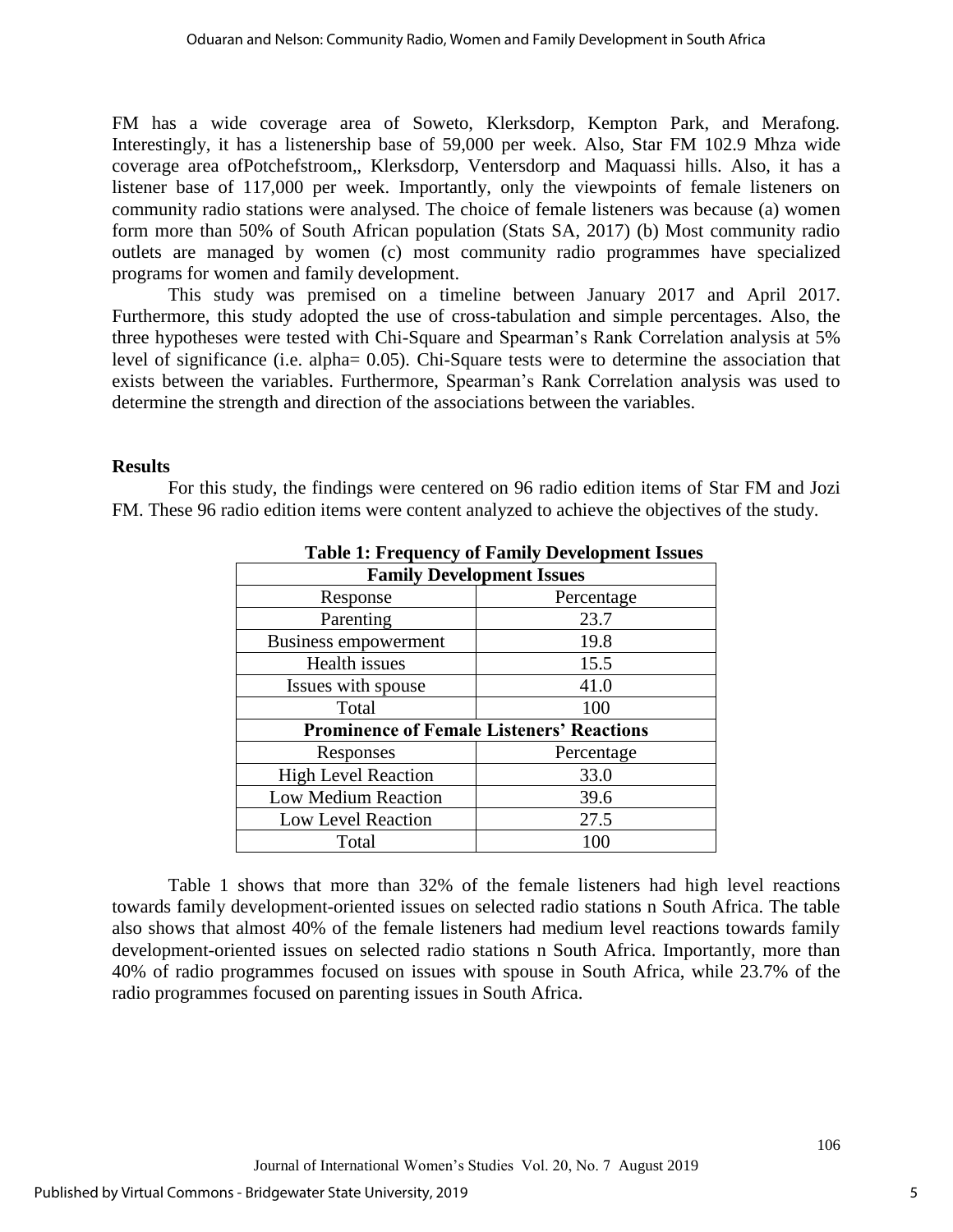# **Hypothesis Testing**

*Hypothesis 1*: here is a significant correlation between the prominence of listeners' reactions and recurring sentiments in family development issues.

| ,                                   | Value  | Df | Asymp.<br>$Sig. (2-$<br>sided) |
|-------------------------------------|--------|----|--------------------------------|
| Pearson Chi-<br>Square              | 9.316  | 8  | 0.316                          |
| Likelihood<br>Ratio                 | 11.733 | 8  | 0.164                          |
| Linear-by-<br>Linear<br>Association | 1.942  | 1  | 0.163                          |
| N of Valid<br>$\textsf{Zases}$      | 91     |    |                                |

# **Table 2: Chi-Square Test on Prominence of Listeners reaction and Recurring Sentiments of Listeners**

The test of independence between prominence of listeners' reactions and recurring sentiments of listeners is shown on Table 2a. The result shows that there is no significant ( $p =$ *0.316*) independence between prominence of listeners' reaction and recurring sentiments of listeners. This, on the other hand, means that the recurring sentiments of listeners are dependent on the prominence of their reactions.

#### **Table 2b: Spearman's Rank Correlation on Prominence of Listeners reaction and Recurring Sentiments of Listeners**

|                                         |                            | Prominence<br>of Listeners<br>reaction | Recurring<br>Sentiments<br>of Listeners |
|-----------------------------------------|----------------------------|----------------------------------------|-----------------------------------------|
| Prominence<br>of Listeners<br>reaction  | Correlation<br>Coefficient |                                        | $-0.079$                                |
|                                         | $Sig. (2-$<br>tailed)      |                                        | 0.455                                   |
|                                         | N                          | 91                                     | 91                                      |
| Recurring<br>Sentiments<br>of Listeners | Correlation<br>Coefficient | $-0.079$                               |                                         |
|                                         | $Sig. (2-$<br>tailed)      | 0.455                                  |                                         |
|                                         |                            | 91                                     | 91                                      |

On the other hand, in Table 2b, the test for significant correlation is shown. While there is no significant correlation ( $p = 0.455$ ) between prominence of listeners' reactions and their recurring sentiments, the correlation coefficient (-0.079), however, shows a negative correlation.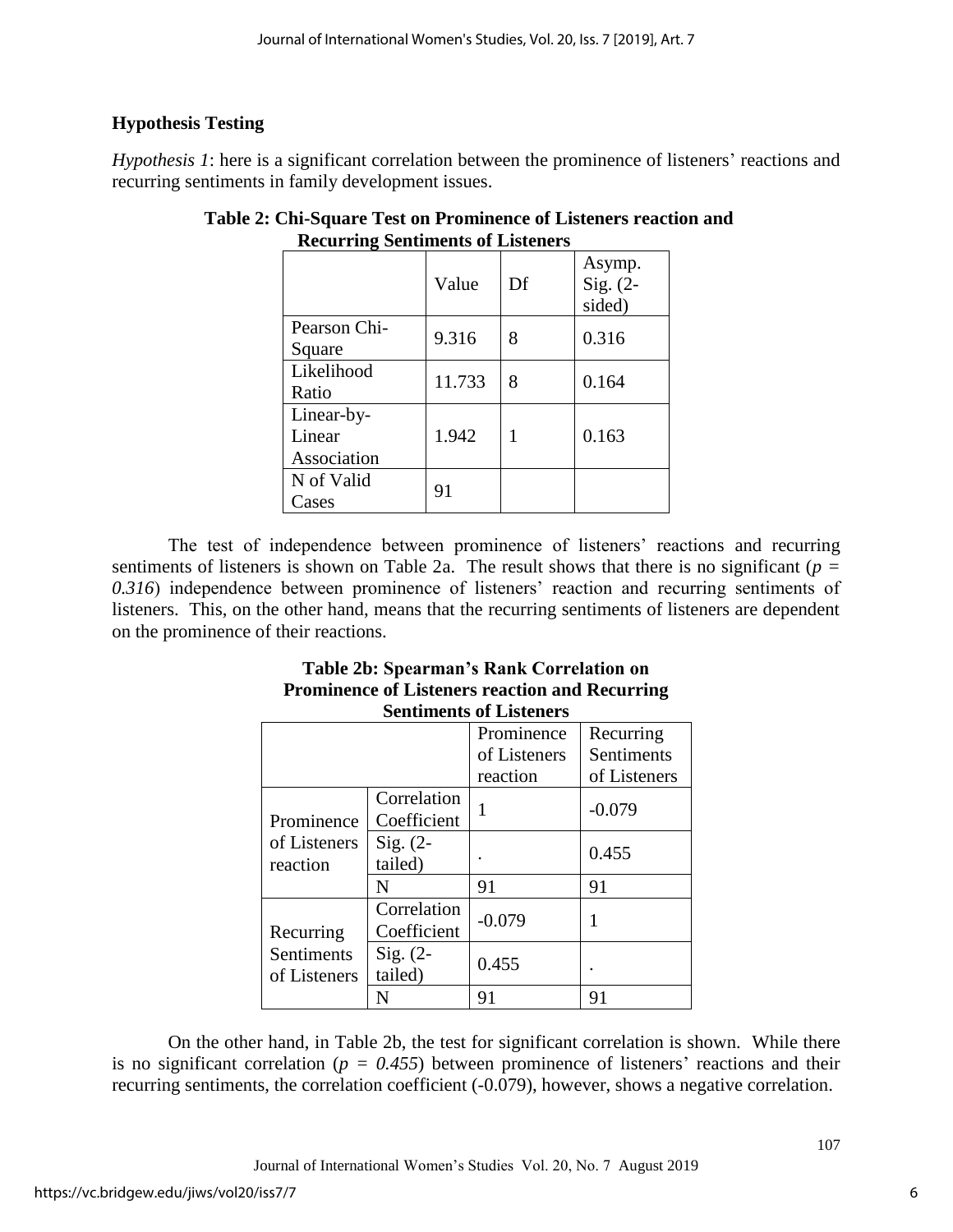*Hypothesis 2:* There is a significant relationship between the direction of radio frames and major areas of family development issues.

| <b>Issues</b>                       |        |    |                                |  |
|-------------------------------------|--------|----|--------------------------------|--|
|                                     | Value  | Df | Asymp.<br>Sig. $(2-$<br>sided) |  |
| Pearson Chi-<br>Square              | 67.109 | 12 | 0                              |  |
| Likelihood<br>Ratio                 | 66.796 | 12 | 0                              |  |
| Linear-by-<br>Linear<br>Association | 31.84  |    | 0                              |  |
| N of Valid<br>Cases                 | 91     |    |                                |  |

# **Table 3a: Chi-Square Test on the Direction of Frames and Major areas of Development**

Table 3a is the test of independence between direction of frames and major areas of development issues. In this case, there is significant  $(p = 0.000)$  independence between direction of frames and major areas of development issues. This means that the direction of frames does not depend on major areas of development issues.

| Table 3b: Spearman's Rank Correlation on<br>Direction of Frames and Major areas of<br><b>Development Issues</b> |                       |                                    |  |
|-----------------------------------------------------------------------------------------------------------------|-----------------------|------------------------------------|--|
|                                                                                                                 | Direction<br>$\sigma$ | Major areas<br>of<br>$D$ evelonmen |  |

|                                                      |                            | of<br>Frames | OТ<br>Development<br><b>Issues</b> |
|------------------------------------------------------|----------------------------|--------------|------------------------------------|
| Direction<br>of<br>Frames                            | Correlation<br>Coefficient |              | $.550**$                           |
|                                                      | $Sig. (2-$<br>tailed)      |              | 0                                  |
|                                                      | N                          | 91           | 91                                 |
| Major<br>areas<br>of<br>Development<br><b>Issues</b> | Correlation<br>Coefficient | $.550**$     |                                    |
|                                                      | $Sig. (2-$<br>tailed)      | 0            |                                    |
|                                                      |                            | 91           | 91                                 |

\*\*. Correlation is significant at the  $0.01$  level  $(2$ tailed).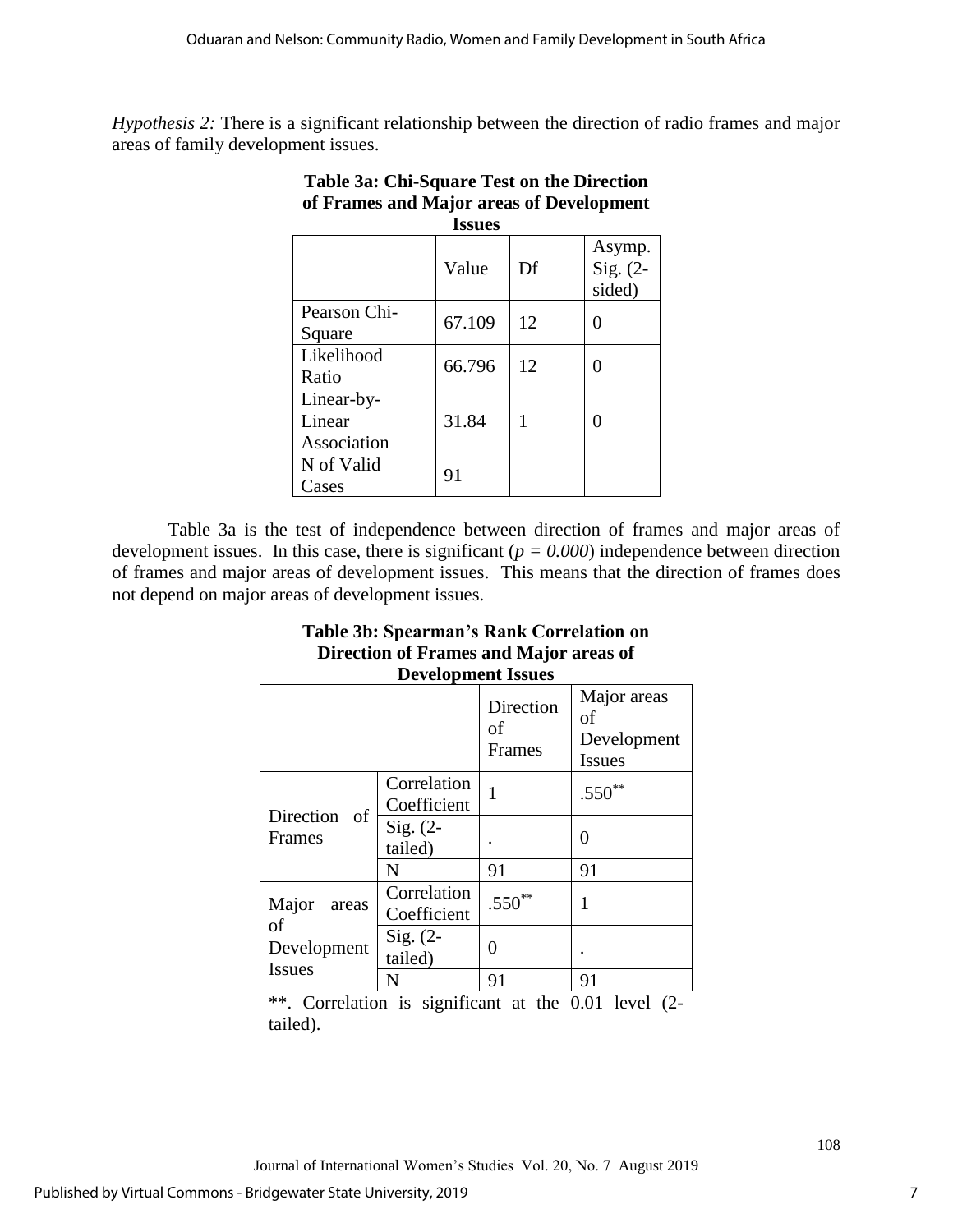In Table 3b, the test of correlation shows that at 1% level, there is significant  $(p = 0.000)$ correlation between direction of frames and major areas of development. The coefficient of correlation shows a positive correlation.

*Hypothesis 3:* There is a significant correlation between the prominence of listeners' reactions and major areas of family development issues.

| <b>Development Issues</b>           |        |    |                                |  |
|-------------------------------------|--------|----|--------------------------------|--|
|                                     | Value  | df | Asymp.<br>Sig. $(2-$<br>sided) |  |
| Pearson Chi-<br>Square              | 25.030 | 8  | 0.002                          |  |
| Likelihood<br>Ratio                 | 33.093 | 8  |                                |  |
| Linear-by-<br>Linear<br>Association | 9.502  | 1  | 0.002                          |  |
| N of Valid<br>Cases                 | 91     |    |                                |  |

# **Table 4a: Chi-Square Test onProminence of Listeners reaction and Major areas of**

The test of independence on Table 4a shows that, at 5% level, there is significant ( $p =$ *0.002*) independence between prominence of listeners' reaction and major areas of development issues. This means that of listeners' reaction do not depend on prominence major areas of development issues.

### **Table 4b: Spearman's Rank Correlation onProminence of Listeners reaction and Major areas of Development Issues**

|                                                                            |                            | Prominence<br>of Listeners<br>reaction | Major<br>areas<br>of<br>Development<br><b>Issues</b> |
|----------------------------------------------------------------------------|----------------------------|----------------------------------------|------------------------------------------------------|
| Prominence                                                                 | Correlation<br>Coefficient | 1                                      | $.268*$                                              |
| of Listeners'<br>reaction                                                  | $Sig. (2-$<br>tailed)      |                                        | 0.01                                                 |
|                                                                            | N                          | 91                                     | 91                                                   |
| Major areas<br>of<br>$Sig. (2-$<br>Development<br>tailed)<br><b>Issues</b> | Correlation<br>Coefficient | $.268*$                                |                                                      |
|                                                                            |                            | 0.01                                   |                                                      |
|                                                                            | N                          | 91                                     | 91                                                   |

\*. Correlation is significant at the 0.05 level (2-tailed).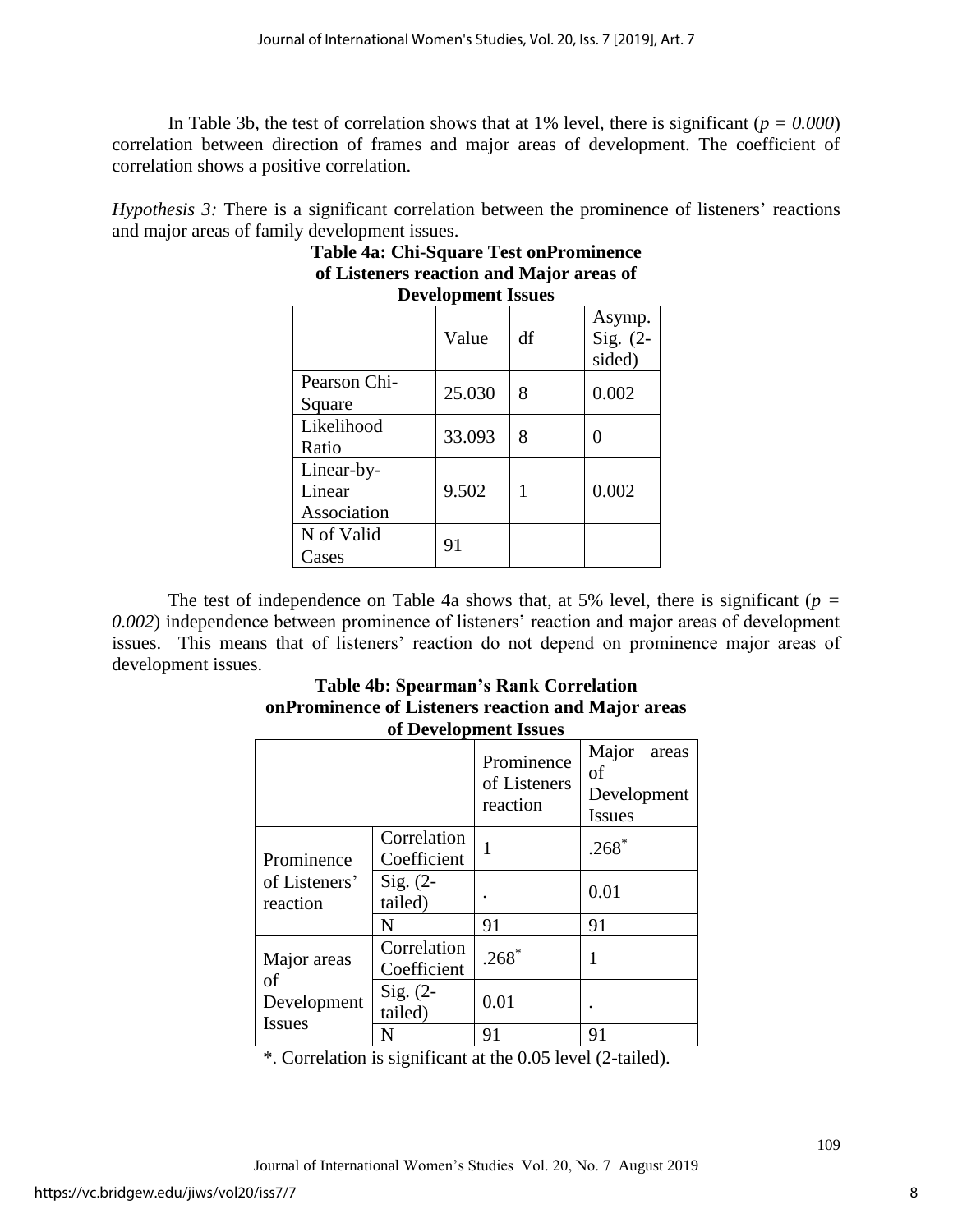In Table 4b, the test of correlation shows significant  $(p = 0.01)$  correlation between prominence of listeners' reaction and major areas of development issues. The correlation coefficient (*0.268*) shows a weak positive correlation.

#### **Discussion**

The provision of information and skills has gained popularity in the quest to empower communities with community radio as a unique and effective tool. Chapman *et al.,* (2003) reported that the growth of rural radio stations reflects both the improvements in information technologies and the shifting of a development paradigm towards a more participatory style of information and knowledge transfer. Kumar (2004) identified radio as an avenue for participatory communication and as a tool relevant in both economic and social development.

In this study, we have critically examined the exploratory data analysis and clean-up of the data. A cross tabulation, chi-square test and Spearman's Rank Correlation were used to analyze the data on the objectives. The summary of the findings indicated that 40% of female listeners focused on issues with their spouses they negatively affect family development. The results also indicated that more than 32% of female listeners had high level reactions towards family development-oriented issues on selected radio stations in South Africa.

The findings of this study in Hypothesis 1 confirmed that there is no association betweenprominence of listeners' reactions and recurring sentiments of listeners. Chi-square which is the test of independence, tested the prominence of listeners' reaction and recurring sentiments of listeners as shown on Table 2a, there is no significant ( $p = 0.316$ ) independence between prominence of listeners' reaction and recurring sentiments of listeners. This, on the other hand, means that the recurringsentiments of listeners are independent from the prominence of their reactions.

Hypothesis 2 shows there is an association between the direction of radio frames and major areas of development issues. In this case, there is significant independence between the direction of frames and major areas of development issues. Also, the coefficient of correlation shows a positive correlation between direction of frames and major areas of development. The implication of this result denotes that radio frames define the narratives and interactions on family development issues. This result supports the tenets of the agenda setting and framing theories that stipulate that the media can predetermine the issues that are important by framing media reports from a specific perspectiveto stir public engagement. The implication of this result is that community media outlets can predetermine the issues that are important for women and family development. Furthermore, community radio outlets can redefine the perception of women development by projecting positive frames.

Hypothesis 3 shows there is an association between prominence of listeners' reaction and major areas of development issues. The chi-square for the test of independence as shown on Table 4a at 5% level of significant, there is significant independence between prominence of listeners' reaction and major areas of development issues. This means that of listeners' reaction do not depend on prominence major areas of development issues. And more so, the test of correlation shows significant correlation between prominence of listeners' reaction and major areas of development issues and the correlation coefficient is of a weak positive correlation. The implications of this result indicate that women can serve as vanguards for family development in any community. The viewpoints of women can shape the agenda on issues of family development in any modern society. It is this type of thinking that allowed Yalala (2015, p.245)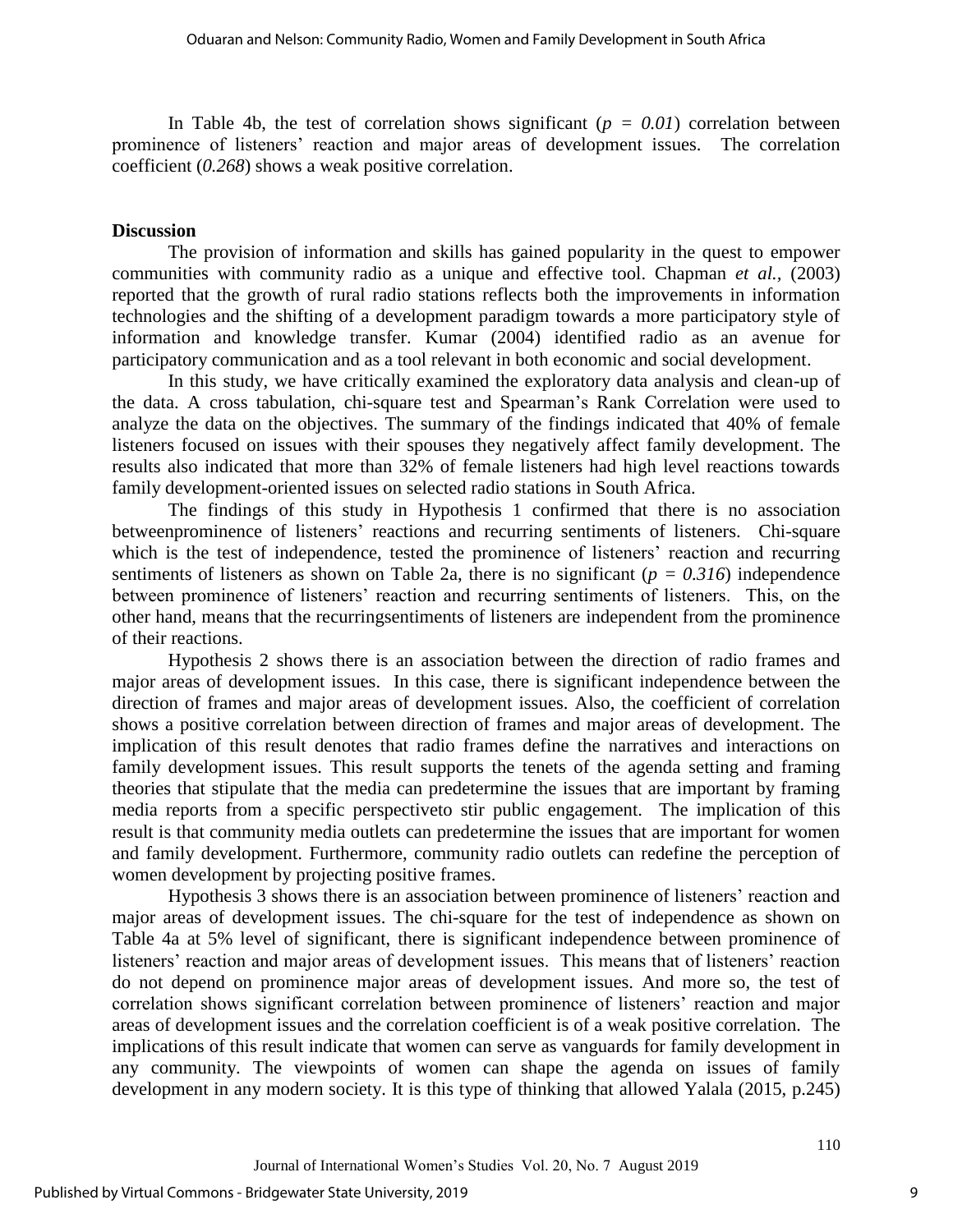assert that "radio can change the lives of women, it gives them voice, it gives them courage to fight for their rights, it creates awareness about various issues from the beginning the rights of women, to health, maternity, violence, nutrition". The implication of this result is that radio can positively influence family development issues affecting women such as marriage and parenting young people, which have been on the front burner in the media landscape. Some issues raised surrounding marriage included: (1) the significant rate of infertility among married couples in South Africa; (2) the increasing rate of co-habitation; (3) irresponsible attitude of married men; (4) external family member influence. Interestingly, the radio programmes invited psychologists and religious ministers to offer solutions on issues in marriage. Most of the radio programmes framed their messages to support tolerance in marriage in handling issues with husbands and extended family interferences.

### **Conclusion**

Community radio performs a major role for creating awareness of basic rights and duties of women in most African societies. Not only limited to solving problems which women face in their day-to-day life, community radio provides women with a strong platform from which they can freely disseminate their ideas among community members in the best possible manner. Thus, community radio becomes one of the important instruments for strengthening therights to freedom of speech and expressionof women in many African countries.